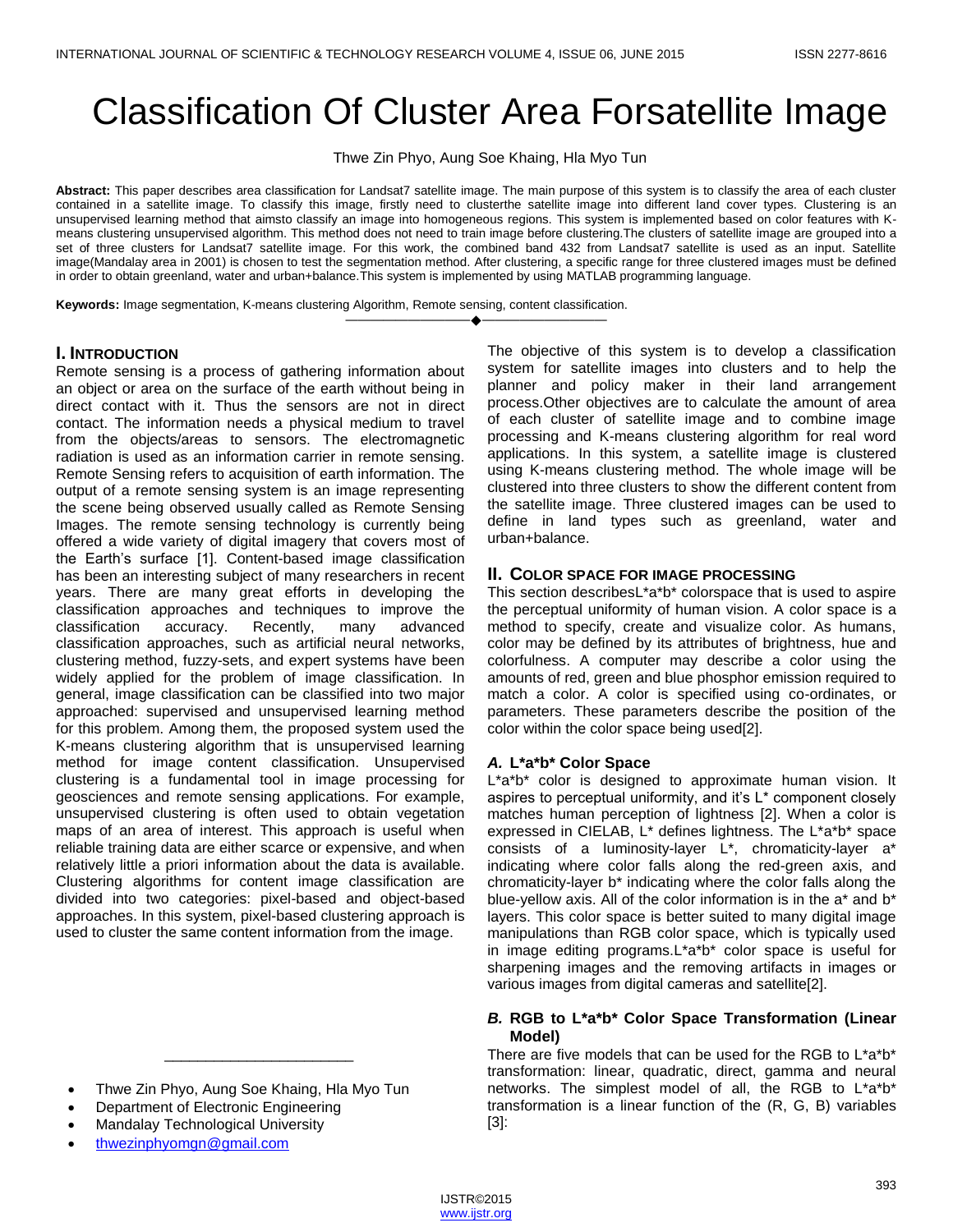$$
\begin{bmatrix} L^* \\ a^* \\ b^* \end{bmatrix} = \begin{bmatrix} M_{11} & M_{12} & M_{13} & M_{14} \\ M_{21} & M_{22} & M_{23} & M_{24} \\ M_{31} & M_{32} & M_{33} & M_{34} \end{bmatrix} \begin{bmatrix} R \\ G \\ B \\ R \end{bmatrix}
$$

Where  $M_{11}...M_{34}$  are parameters matrix values.

### **III.UNSUPERVISED LEARNING**

Clustering algorithms used for unsupervised classification of remote sensing data according to the efficiency with which clustering takes place. Clustering is the process of grouping samples so that the samples are similar within each group. Clustering is a data mining technique used in statistical data analysis,data mining, pattern recognition, image analysis etc. Different clustering methods include hierarchical clustering and partitional clustering. Hierarchical clustering builds a hierarchy of clusters from individual elements. In partitional clustering; the goal is to create one set of clusters that partitions the data in to similar groups. In this paper, K-means clustering approach has been used for performing image segmentation using Matlab software.Clustering means classifying and distinguishing things that are provided with similar properties[7].Figure 1 shows Different Clustering Groups. In this paper, clustering algorithm is categorized as follows:



*Figure 1. Different Clustering Groups*

#### **B.K-Means Clustering Algorithm**

K-means [8] is one of the simplest unsupervised learning algorithms that solves the well known clustering problem. The procedure follows a simple and easy way to classify a given data set through a certain number of clusters fixed priori. The main idea is to define k centroids, one for each cluster. These centroids should be placed in cunning way because different location causes different result.So the better choice is to place them as much as possible far away from each other. The next step is to take each point belonging to a given data set and associate it to the nearest centroid.When no point is pending, the first step is completed and an early group is done. This point needs to re-calculate k new centroids of the clusters resulting from the previous step. After this process have k new centroids, a new binding has to be done between the same data set pints and the nearest new centroid. A loop has been generated as a result of this loopthat the k centroids change their location step by step until no more changes are done. The mathematical equation of K-means algorithm

$$
J_{K-means} = \sum_{k=1}^{K} \sum_{j \in S_k} d^2(x_j, c_k)
$$

Where,

 $k =$  the number of clusters

 $x_j$ =the pattern j evaluated in a relation to the centroid

 $\rm d^2(x_{j},\;c_k)$ = the distance between pattern  $\rm x_{j}$ and centroid  $\rm c_k$ 

The K-means algorithm contains the following steps:

- 1. Initialize the number of cluster k and assign the center for each cluster at random.
- 2. Calculate the distance between each object and the cluster center, and then assign the object to the closest cluster.
- 3. Recalculate the new centroid for each cluster and replace each value by the respective cluster center and then group based on minimum distance.
- 4. Repeat 2 and 3, until no changing in the center of clusters.

The advantage of K-means algorithm is that it works well when clusters are not well separated from each other, which is frequently encountered in satellite image. However, K-means requires the user to specify the initial cluster centers[4]. Figure 2 shows the flowchart of K-means clustering algorithm.



*Figure 2. The flowchart of K-Means clustering Algorithm*

#### **C. Classification Steps**

In classification step, three clustered images must be defined a specific range for each cluster to get the classified image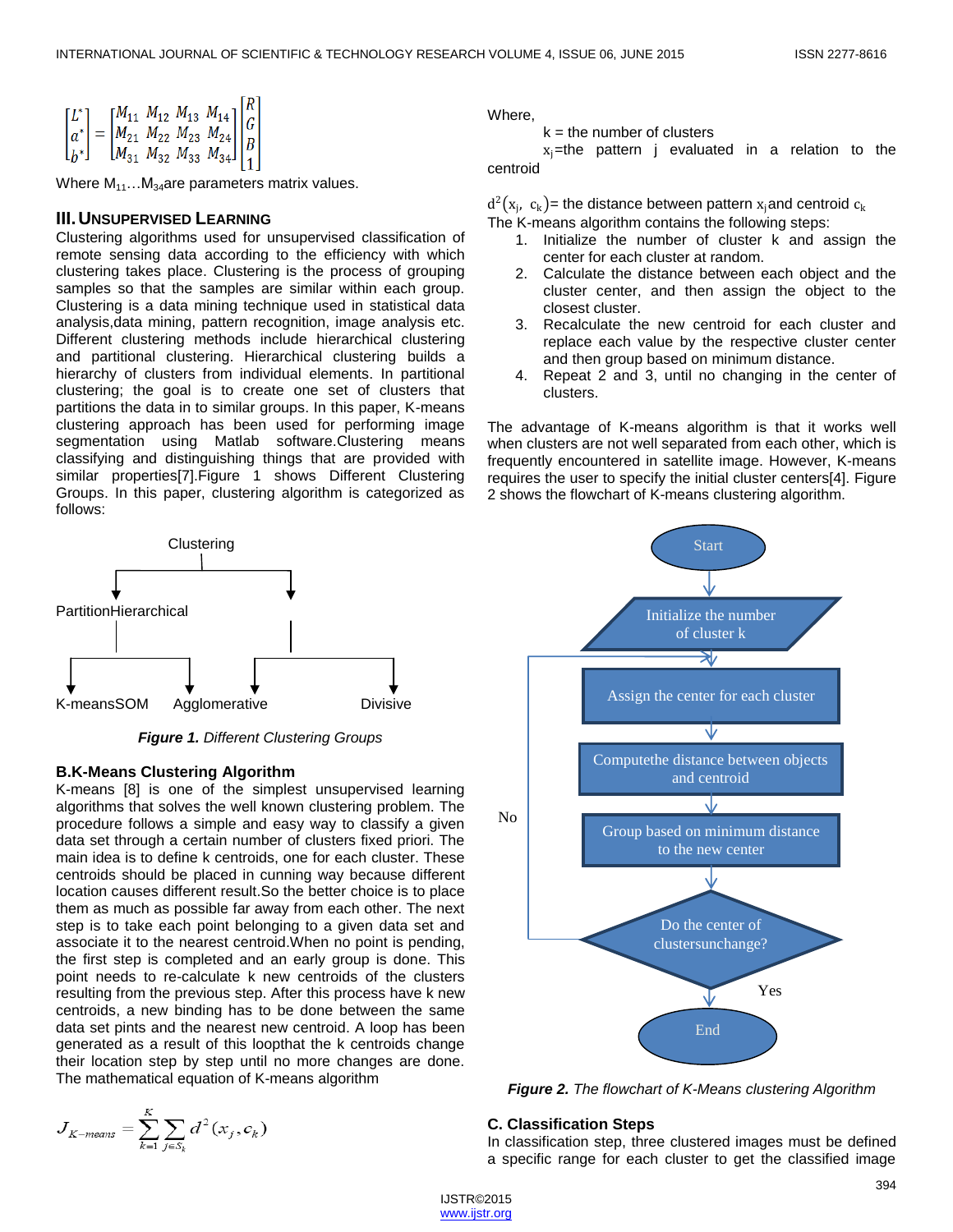using their RGB pixels values[5]. This range can be defined as follows:

#### **For greenland :(R>B>G)**

Thepixel value of R(Red) must be the greatest value among three pixel values. And, the pixel value of B(Blue) must be larger than the value of G(Green). If these two conditions are satisfied, this clustered region can be defined as greenland.

#### **For water: (R<G<B)**

The pixel value ofR(Red) must be the smallest value compared with pixel values of B(Blue) and G(Green).And, the pixel value of B(Blue) must be larger than the value of G(Green). If these two conditions are satisfied, this clustered region can be defined as water.

#### **For urban+balance:**

The remaining regions that are not defined as greenland and water can be classified as urban+balance.

# **IV. SYSTEM DESIGN**

This section includes system design of the proposed system. This system uses K-Means clustering which is unsupervised learning method, it does not need the training data. First, Obtain the input image from Landsat 7 satellite and this image is performed pre-processing stage to get color RGB image. Then, the input RGB image is converted into L\*a\*b\* image and this image is clustered by using K-means clustering algorithm. And then, the clustered images must be classified as greenland, water and urban+balance according their pixel values.Figure 3 shows the system design of the proposed system.



*Figure 3. System design of the proposed system*

## **A. Image Pre-processing**

In this section, the image from Landsat 7 satellite is combined into RGB color image because input images received from Landsat 7 satellite are separate images with their specific wavelength range. This input image is used band 4(Near Infrared ),band 3(Red) and band 2(Green). In combined image, band 4(NIR) is used as Red ,band 3 is used as Green and band 2 is used as Blue. It is called false color RGB image. False color is more suitable than other combined bands (eg. True color and natural color) because both true color and natural color are little contrast and features in the image. So these color images are hard to distinguish and these are not clear to show the regions. Figure 4 shows the combined input image in pre-processing stage.



*Figure 4. Combined Input Image in pre-processing stage*

## **B. Color-Based Segmentation Using K-Means Clustering**

The basic function is to segment colors in an automated fashion using the L\*a\*b\* color space and K-mans clustering. The process can be summarized in the following steps.

### **Step 1: Read the satellite image.**

Read the satellite image which is to be segmented. The image should be \*.tif\* file format because the pixel values of image(\*.tif\*) file format is more accurate than other format such as JPG file format. The pixel values of the image with \*.tif\* are different other format.

**Step 2:** Convert the image from RGB color space to L\*a\*b\* color space.

The L\*a\*b\* color space (CIELAB or CIE L\*a\*b\*) enables to quantify these visual differences. The L\*a\*b\* color space consists of luminosity 'L\*'or brightness layer, chromaticity 'a\*'indicating where color falls along 'b\*' indicating where the color falls along the blue-yellow axis. All of the color information is the a\* and b\* layers.It can be measured the difference between twocolors using squared Euclidean distance matric.

**Step 3:** Classify the colors in a<sup>\*b\*</sup> space using K-means Clustering.

Clustering is the way to separate group of objects. K-means clustering treats each object as having a location in space. It finds partitions such that objects within each cluster are as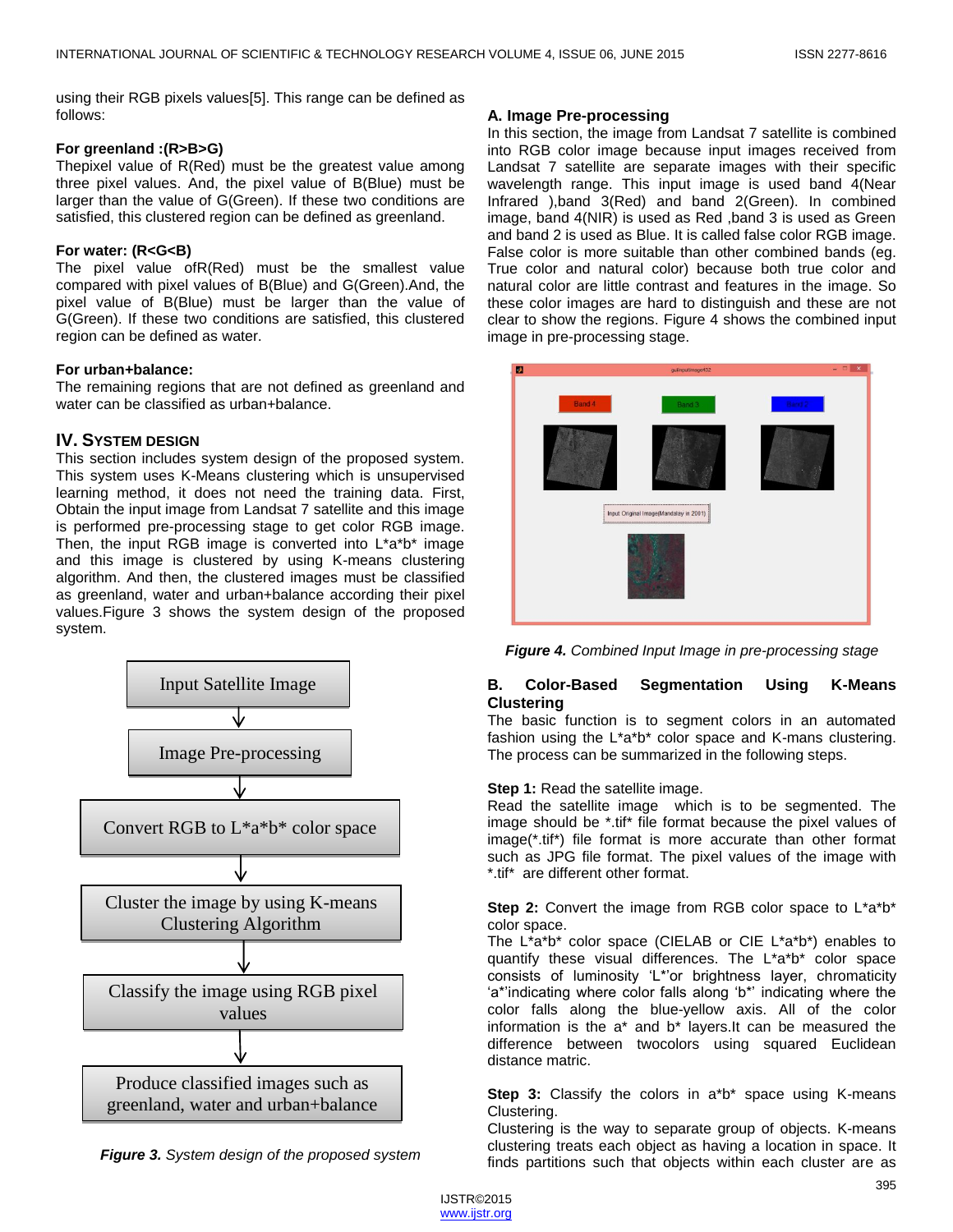close to each other as possible, and as far from objects in other clusters as possible. K-means clustering requires specifying the number of clusters to be partitioned. Since the color information exists in a\*b\* space, the objects are pixels with a<sup>\*</sup> and b<sup>\*</sup> values. K-means is used the objects into three clusters using the squared Euclidean distance metric.

**Step 4:** Label Every Pixel in the Image Using the Results from K-mean.

For every object in the input image, K-means returns an index corresponding to a cluster.

**Step 5:** Create Images that Segment the Image by Color. Using pixel labels, the objects in image is separated by color, which will result in three clusters images.

#### **B. Implementation**

Firstly, the image obtained from Landsat 7 satellite is as an input but Landsat 7 satellite is performed in pre-processing stage to get color image. In this pre-processing stage, the input image is combined band 4,band 3 and band 2. In combined band, band 4(NIR) is used as Red,band 3 is used as Green and band 2 is used as Blue. It is called false color. This image contains RGB(Red, Green, Blue). So, this satellite image(RGB image) is converted into L\*a\*b\* color space because L\*a \*b\* space easier to distinguish than any other color space in Matlab program. Then L\*a\*b\* color image is segmented into three clusters with different color using Kmeans clustering algorithm in Matlab programming language. This algorithm distinguishes the given satellite image into different clusters of pixel in the feature space, each of them defined by its center. Each pixel in the image is allocated to the nearest cluster. Then the new centers are computed with the new clusters. And the new clusters can be shown different color according color based segmentation method. After clustering, three clustered images must be assigned a specific range in order to get the classified images such as greenland, water and urban+balance. Figure 3 shows the Original Satellite Image(Mandalay Area from Landsat 7 satellite in 2001) used as input image. Figure 5 shows the satellite image (RGB image) converted to L\*a\*b\* image.



*Figure 3. Original Satellite Image (Mandalay area in 2001)*



*Figure 5. Converting RGB image to L\*a\*b\* image*



*Figure 6.Classified images such as greenland ,water and urban+balance (Mandalay Area in 2001)*

#### **C. Simulation Results**

The complete process and the results are summarized in figure 6 with GUI.Figure 6 shows the classified images such as greenland, water and urban+balancefor satellite image(Mandalay Area in 2001). The original satellite image is segmented into three clusters by different color using Kmeans clustering algorithm.The results from K-means clustering can be supported to classify the area correctly. The cluster images represent the result of color based segmentation method for satellite images. The clustered images must be classified the area using the pixels range for each cluster. The results of classified image can be reusable to classify the changes of Land cover in detail and can be applied to know the amount of destroyed forest area. After classifying, these classified results can be calculatedfor estimating destroyed area comparing with other year. It can be known the changes of area.